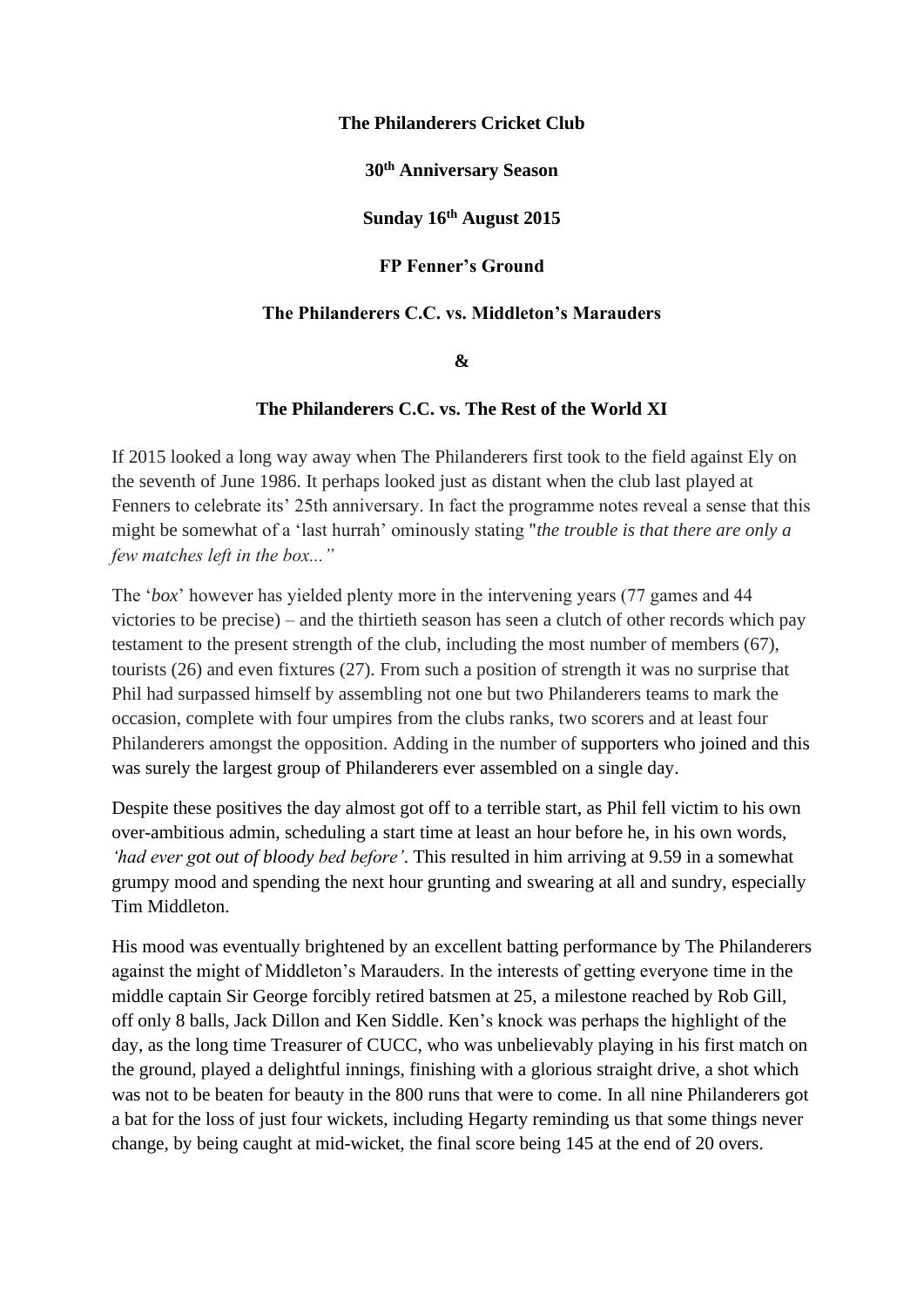In reply Middleton's Marauders began with the eponymous opening pair of Middleton Snr and Middleton Jnr, who struggled to deal with a Philanderers attack that boasted almost 700 wickets between them in Messrs. Redmayne, Burnett and Pearson. Perhaps intimidation led them to target John Greene, on a somewhat less impressive zero club wickets (though in his defence this was only his second appearance), as he emerged the pick of the bowlers with the impressive figures of four overs, five wickets for nine runs. At the other end Burnett bowled tightly for no reward and Sir George himself picked up two wickets. Ed Dodson got the last wicket to fall in the final over with the score on 107 to give The Philanderers a comfortable victory by 38 runs.

After an excellent lunch the afternoon began with The Philanderers batting first against a strong looking Rest of the World XI. In the pavilion Phil was salivating - at not just through advancing age - but partly also excitement at what he claimed to be *'The best Philanderers XI to ever take the field'*. This claim sent lifer Redmayne into a most indignant rant about the late 1980's vintage and how they would have *'wiped the floor with these youthful layabouts'*... whatever the reality, as that wise old sage Gimson pointed out, '*you just can't compare eras'*.

Back to the cricket and opener Skinner fell for just four, emulating David Warner with a slightly odd shovel off the top edge into the leg side, which was easily caught by the bowler. This bought Coe to the crease to join Hammond and together they busily set about building a solid foundation. Will was the first to depart for 41, including a delicate reverse sweep and some beautiful cover drives, with the score on 103. Freed from his over-bearing captain James was now able to express himself at the other end, scoring the bulk of the runs in a partnership with Richard Hesketh that was worth 97, before he departed for a quite magnificent 117, including a towering six off the bowling of Alan Clark that sailed over the pavilion. Hesketh now shifted gears and accelerated, advancing his score to 68\* at the close, thanks to support from Sherwin (16) and Rutt (10), and The Philanderers to 272-4 from their allotted 40 overs.

Though a good score The R.O.W. batting line-up was full of pedigree, none more so than in the form of David Henry John Baker who strode out to open the batting against Rutt and Campbell. Hammond and Hesketh were scarcely able to contain their excitement as their idol started brightly, peppering the third man region, before, after seemingly set for a century, he was caught in the gulley by Davidson off the bowling of Campbell. This bought Foxton captain Webster to join Billy Norman. Webster particularly looked in sublime touch and The Philanderers bowlers, enjoying a flat pitch at Fenners rather less than their batting counterparts, didn't look like making a break-through. Just as the R.O.W. were getting on a couple of rank balls from Dean did the damage, as a full-toss first accounted for Norman well caught by Cassels, and then Webster slapped a long hop to Hesketh.

Despite these crucial wickets the R.O.W. marched on, with Osborn looking like he could still propel them to their target, now just over 100 away and 10 overs to get them. With the pressure rising captain Hammond stroked his ginger beard and made a double change, introducing Davidson and Gimson, his two most reliable bowlers of recent seasons, who he